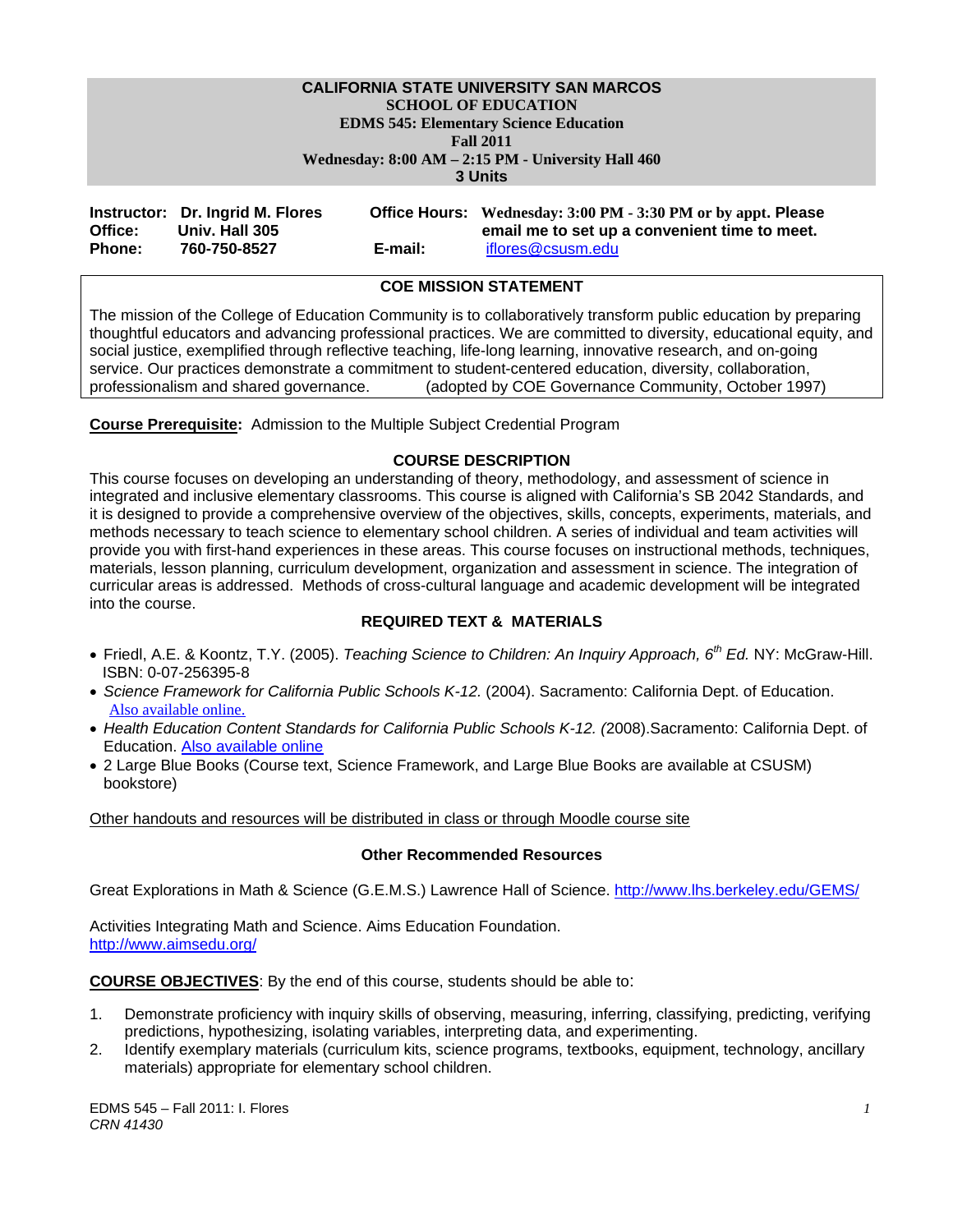- 3. Demonstrate knowledge and understanding of the California Science Framework, the California Science Content Standards, and the National Science Education Standards.
- 4. Demonstrate an understanding of the physical, earth and life science concepts included in the K-8 California Science Content Standards and how to design lessons to teach the concepts.
- 5. Demonstrate an understanding of the Health Education Standards for California Public Schools and their connection/application to science content standards.
- 6. Use the Learning Cycle model of instruction to teach science in a contemporary manner.
- 7. Demonstrate the use of technology in elementary science teaching and learning.
- 8. Demonstrate confidence in leading and performing investigations designed to teach science concepts, science process skills, and scientific attitudes.
- 9. Use authentic methods of assessment to evaluate learning of science concepts and processes.
- 10. Practice strategies to include all students in science (linguistically and culturally diverse, students with disabilities and other students with special needs).

# **INFUSED COMPETENCIES**

#### **Special Education**

Consistent with the intent to offer a seamless teaching credential in the College of Education, this course will demonstrate the collaborative infusion of special education competencies that reflect inclusive educational practices.

# **Authorization to Teach English Learners**

This credential program has been specifically designed to prepare teachers for the diversity of languages often encountered in California public school classrooms. The authorization to teach English learners is met through the infusion of content and experiences within the credential program, as well as additional coursework. Students successfully completing this program receive a credential with authorization to teach English learners. *(Approved by CCTC in SB 2042 Program Standards, August 2002)* 

# **Use of Technology**

This course infuses technology competencies to prepare candidates to use technologies, emphasizing their use in both teaching practice and student learning. Students are expected to demonstrate competency in the use of various forms of technology (i.e. word processing, electronic mail, Moodle, use of the Internet, and/or multimedia presentations). Specific requirements for course assignments with regard to technology are at the discretion of the instructor. Most assignments will be submitted in hard copy to the instructor, and some specific assignments will also be submitted/posted electronically on Moodle. Keep a digital copy of all assignments for use in your teaching portfolio. You must use your Moodle e-mail account for this class. The best way to contact me is by Moodle e-mail.

# **STUDENT LEARNING OUTCOMES**

#### **Teacher Performance Expectation (TPE) Competencies**

The course objectives, assignments, and assessments have been aligned with the CTC standards for the Multiple Subject Credential. This course is designed to help teachers seeking a California teaching credential to develop the skills, knowledge, and attitudes necessary to assist schools and districts in implementing effective programs for all students. The successful candidate will be able to merge theory and practice in order to realize a comprehensive and extensive educational program for all students. You will required to formally address the following TPEs in this course:

#### **TPE Primary Emphases in EDMS 545**:

- TPE 1a-Subject Specific Pedagogical Skills for MS Teaching Assignments (Science)
- TPE 5-Student Engagement

#### **TPE Secondary Emphases in EDMS 545**:

- TPE 4-Making Content Accessible
- TPE 7-Teaching English Learners
- 
- TPE 9-Instructional Planning TPE 14-Educational Technology in Teaching and Learning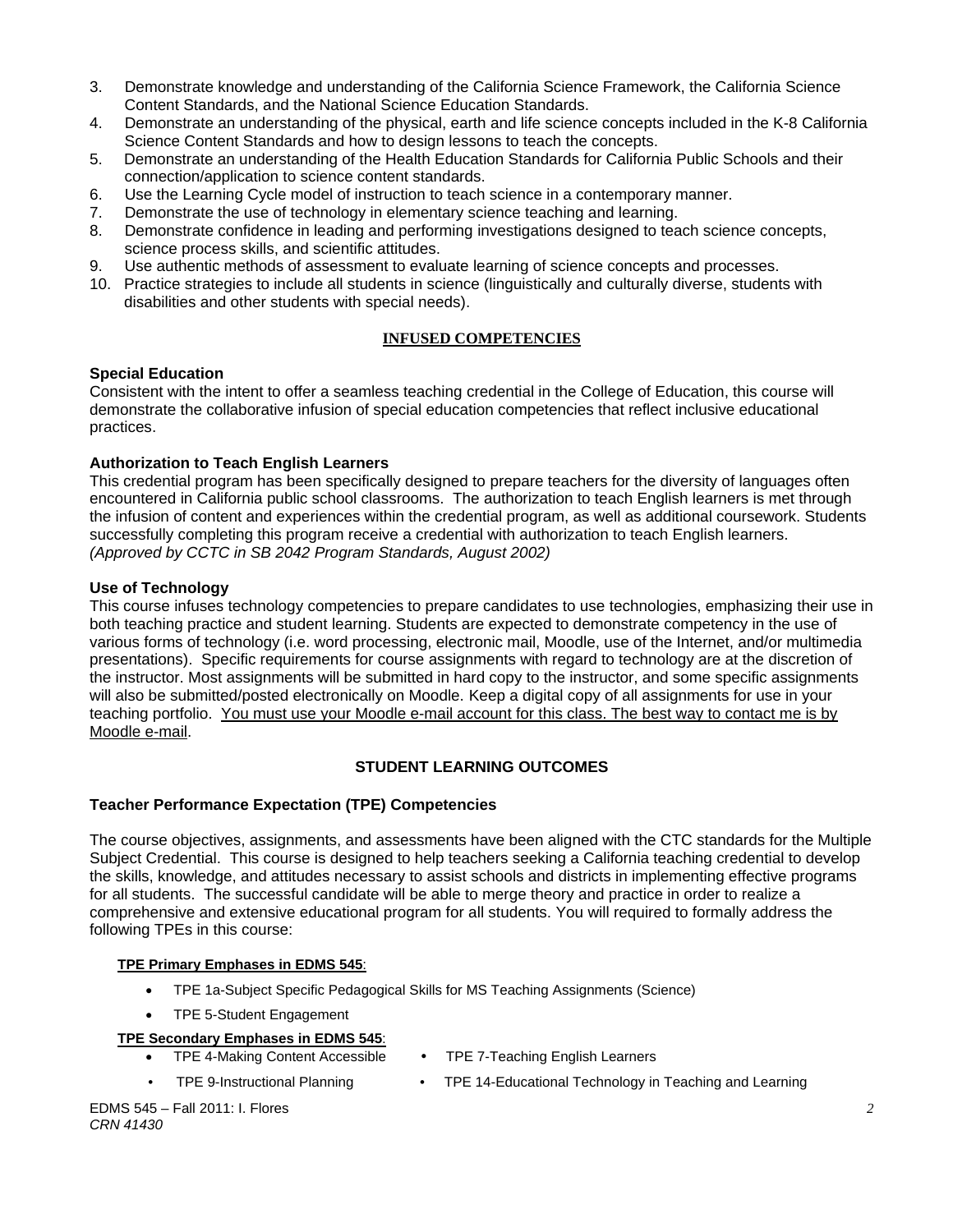# **California Teacher Performance Assessment (CalTPA)**

Beginning July 1, 2008 all California credential candidates must successfully complete a state-approved system of teacher performance assessment (TPA), to be embedded in the credential program of preparation. At CSUSM this assessment system is called the CalTPA or the TPA for short.

To assist your successful completion of the TPA, a series of informational seminars are offered over the course of the program. TPA related questions and logistical concerns are to be addressed during the seminars. Your attendance of TPA seminars will greatly contribute to your success on the assessment.

Additionally, COE classes use common pedagogical language, lesson plans (lesson designs), and unit plans (unit designs) in order to support and ensure your success on the TPA and more importantly, in your credential program.

The CalTPA Candidate Handbook, TPA seminar schedule, and other TPA support materials can be found on the SoE website provided at the website provided:

http://www.csusm.edu/education/CalTPA/ProgramMaterialsTPA.html

# **COURSE POLICIES AND REQUIREMENTS**

#### **Attendance Policy**

Due to the dynamic and interactive nature of courses in the School of Education, all students are expected to attend all classes and participate actively. At a minimum, students must attend more than 80% of class time, or s/he may not receive a passing grade for the course at the discretion of the instructor. Individual instructors may adopt more stringent attendance requirements. Should the student have extenuating circumstances, s/he should contact the instructor as soon as possible. Absences and late arrivals/early departures will affect the final grade.

For this class, **if you are absent 1 class session, your highest possible grade is a "B". If you are absent 2 class sessions, your highest possible grade is a "C+". Late arrivals and early departures** will lower your course grade. For every two times that you are late and/or leave early, your course grade will be lowered by one letter grade. If you have an emergency, or very extenuating circumstances, please see the instructor to make arrangements accordingly. Absences do not change assignment due dates. If you find that you cannot attend class due to an emergency or very extenuating circumstances, please email any due assignments by the start of the class session it is due. NOTE: With few exceptions, late assignments will not be accepted.

#### **Writing Requirement**

In keeping with the All-University Writing Requirement, all courses must have a writing component of at least 2,500 words (approximately 10 pages), which can be administered in a variety of ways in this course.

#### **Computer Use During Class Sessions**

You are welcome to use a laptop computer in class when working on class assignments, for example. However, you will need to save checking email or other personal computer use for time outside of class. Most students find it disruptive when they are focusing on class activities or listening to presentations and can hear keyboarding in the classroom. Please be considerate of your instructor and peers in this regard. It is greatly appreciated by all!

## **Cell Phones**

Please turn off your cell phone before the start of each class. In addition, there will be no texting during class. It is unprofessional for teachers to use their cell phone during meetings with peers or during professional development activities (our class is considered professional development!)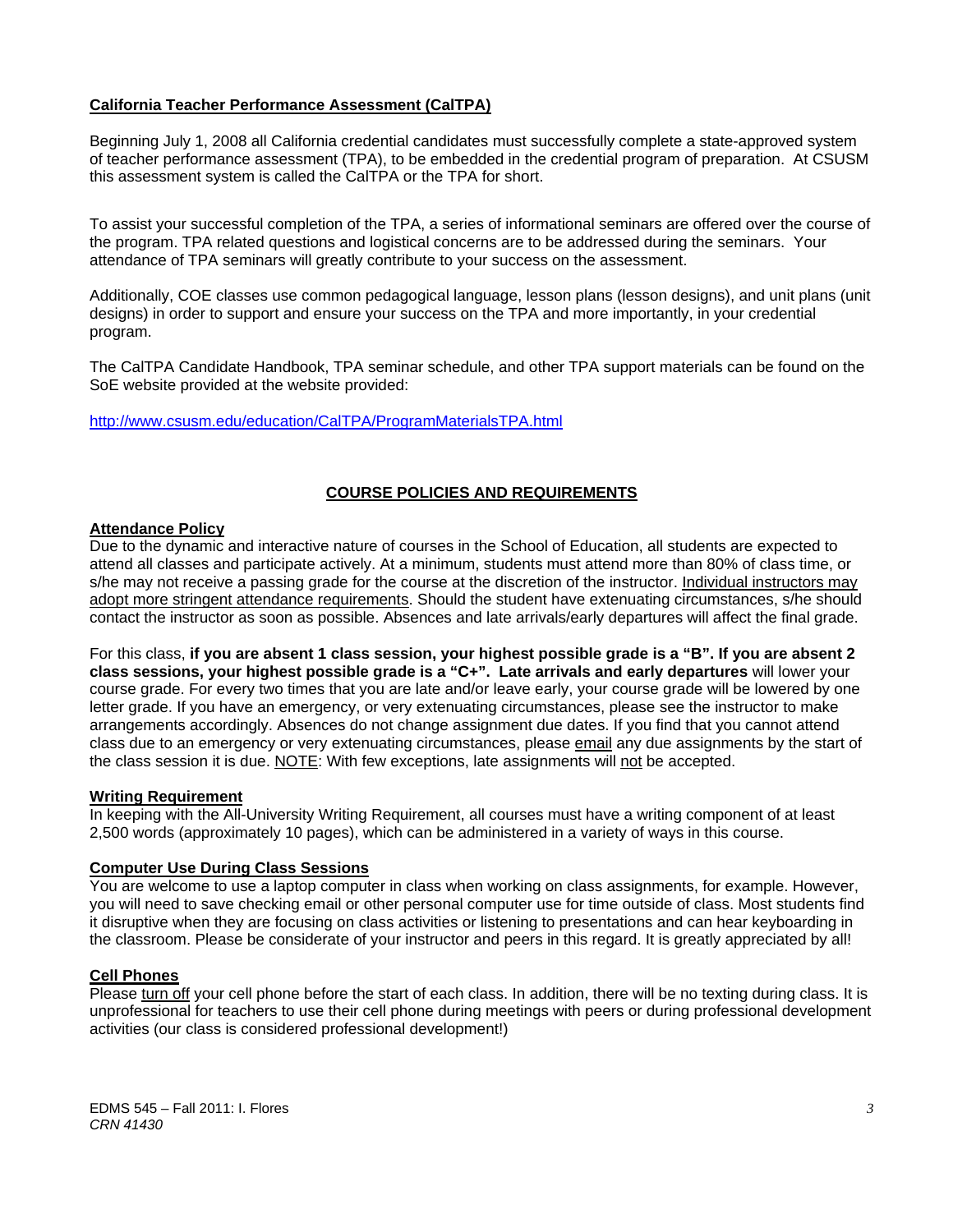# **Person-First Language**

Use "person-first" language in all written and oral assignments and discussions (e.g., "student with autism" rather than "autistic student"). Disabilities are not persons and they do not define persons, so do not replace personnouns with disability-nouns. Further, emphasize the person, not the disability, by putting the person-noun first.

#### **Students With Disabilities Requiring Reasonable Accommodations**

Students with disabilities who require reasonable accommodations must be approved for services by providing appropriate and recent documentation to the Office of Disable Student Services (DSS). This office is located in Craven Hall 4300, and can be contacted by phone at (760) 750-4905, or TTY (760) 750-4909. Students authorized by DSS to receive reasonable accommodations should meet with their instructor during office hours or, in order to ensure confidentiality, in a more private setting.

# **CSUSM Academic Honesty Policy**

"Students will be expected to adhere to standards of academic honesty and integrity, as outlined in the Student Academic Honesty Policy in the CSUSM University Catalog. All written work and oral assignments must be original work. All ideas/materials that are borrowed from other sources must have appropriate references to the original sources. Any quoted material should give credit to the source and be punctuated with quotation marks.

Students are responsible for honest completion of their work including examinations. There will be no tolerance for infractions. If you believe there has been an infraction by someone in the class, please bring it to the instructor's attention. The instructor reserves the right to discipline any student for academic dishonesty in accordance with the general rules and regulations of the university. Disciplinary action may include the lowering of grades and/or the assignment of a failing grade for an exam, assignment, or the class as a whole." Incidents of Academic Dishonesty will be reported to the Dean of Students. Sanctions at the University level may include suspension or expulsion from the University.

# **Plagiarism**

As an educator, it is expected that each student will do his/her own work, and contribute equally to group projects and processes. Plagiarism or cheating is unacceptable under any circumstances. If you are in doubt about whether your work is paraphrased or plagiarized, see the Plagiarism Prevention for Students website http://library.csusm.edu/plagiarism/index.html. If there are questions about academic honesty, please consult the University catalog.

# **COURSE TOPICS OUTLINE**

- The Nature of Science
- $\in$  The Learning Cycle Model of Teaching
- Learning Cycle Science Lesson Demonstrations
- $\infty$  Writing Objectives for Student Learning
- Developing Essential Questions
- Writing Science Concept Definitions
- CA Science Content Standards Grades K-8
- California Science Framework
- SDAIE Strategies in Science: Teaching Science to English Learners
- $\in$  Infusing Writing Activities in Science Lessons
- $\infty$  Science Curriculum Kits and State Approved Texts
- $\in$  Science Process Skills and Scientific Attitudes
- Current Issues in Science Education
- $\in$  Infusing Technology into Science Teaching
- Authentic Assessments in Science
- $\infty$  Science Projects, Student Research, Science Fairs
- $\mathcal F$  Safety in the Science Class
- $\in$  Inclusion and Teaching Science to Students with Special Needs
- $\infty$  Concept Mapping
- $\mathcal P$  Benchmarks and the National Science Education Standards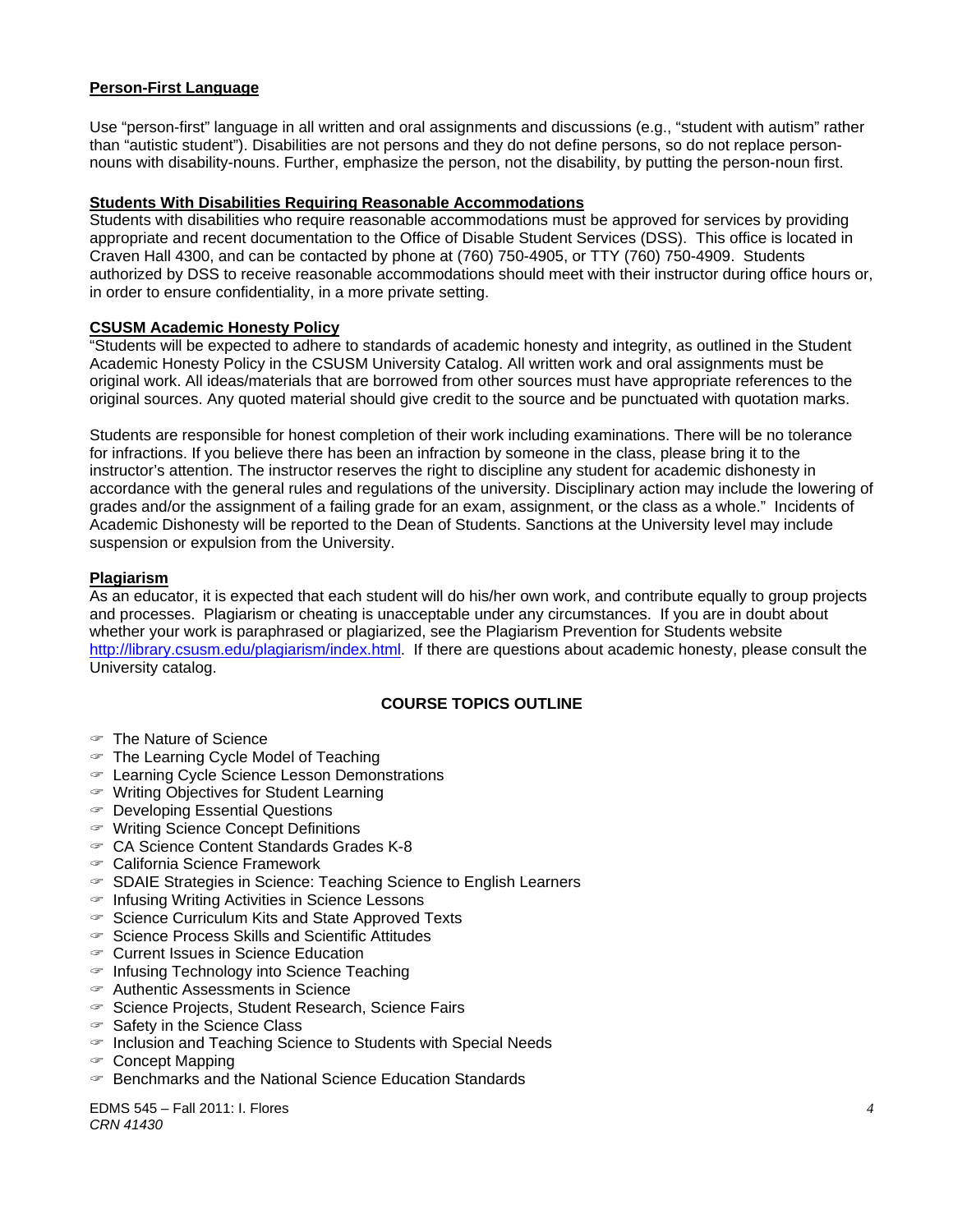# **REQUIRED COURSE ASSIGNMENTS/LEARNING OUTCOMES**

The following assignments contribute to the final, overall course grade. A weighted percentage (percentage scale) is given for each assignment. Each written assignment is expected to have a clear organizational presentation and be free of grammar, punctuation and spelling errors. There will be a reduction in points for the above mentioned errors. Late assignments are not accepted. Prepare carefully for class, and be ready to discuss readings and assignments thoughtfully. Note Grading Standards and the Description of Exemplary Students on page 17 of this syllabus.

| 1. Active Participation and Collaboration (all or nothing credit given)                   | 10% |
|-------------------------------------------------------------------------------------------|-----|
| 2. Concept Maps (3) - Individual                                                          | 15% |
| 3. California Science and Health Standards Tasks and Presentation - Indiv. & Grp          | 10% |
| 4. Learning Cycle Hands-on Science Lesson Design & Presentation - In pairs or small group | 25% |
| 5. Learning Cycle Lesson Reflections- Individual                                          | 10% |
| 6. Science Fair Exploratorium Lesson and Presentation – In pairs or small Group           | 15% |
| 7. Integration of Technology in Science Teaching & Learning – In LD Group                 | 15% |

**NOTE***:* Each student is responsible for ensuring that assignments are submitted correctly and on time. Most assignments will be submitted in hard copy at the start of class (per course schedule), and some specific assignments will also be submitted electronically to Moodle as class resources. Keep a digital copy of all assignments for your credential program electronic portfolio.

# **DESCRIPTIONS OF ASSIGNMENTS**

## **1. Active Participation and Collaboration - 10% (**all or nothing credit)

Teacher education is a professional preparation program and students will be expected to adhere to standards of dependability, professionalism, and academic honesty (refer to rubric attached to this syllabus). Grading will include a component of "professional demeanor." Students will conduct themselves in ways that are generally expected of those who are entering the education profession, including the following:

- On-time arrival to all class sessions and attendance for the entire class period
- Advance preparation of readings and timely submission of assignments
- A **POSITIVE** attitude at **ALL** times
- Active participation in all class discussions and activities
- Respectful interactions and courteous language with the instructor and other students in all settings
- Carefully considered, culturally aware approaches to solution-finding

**Class Discussions and Participation:** Students will engage in active learning each class session, and will be expected to actively participate. You may loose points for lack of participation based on the following criteria:

- Do you participate in class discussions productively, sharing your knowledge and understandings?
- Do you interact productively with your peers, taking on a variety of roles (leader, follower, etc.)?
- Do you contribute appropriately to group work—do you "do your share"?
- Are you able to accept others' opinions?
- Are you supportive of others' ideas?
- Do you support your peers during their presentations?
- Can you monitor and adjust your participation to allow for others' ideas as well as your own to be heard?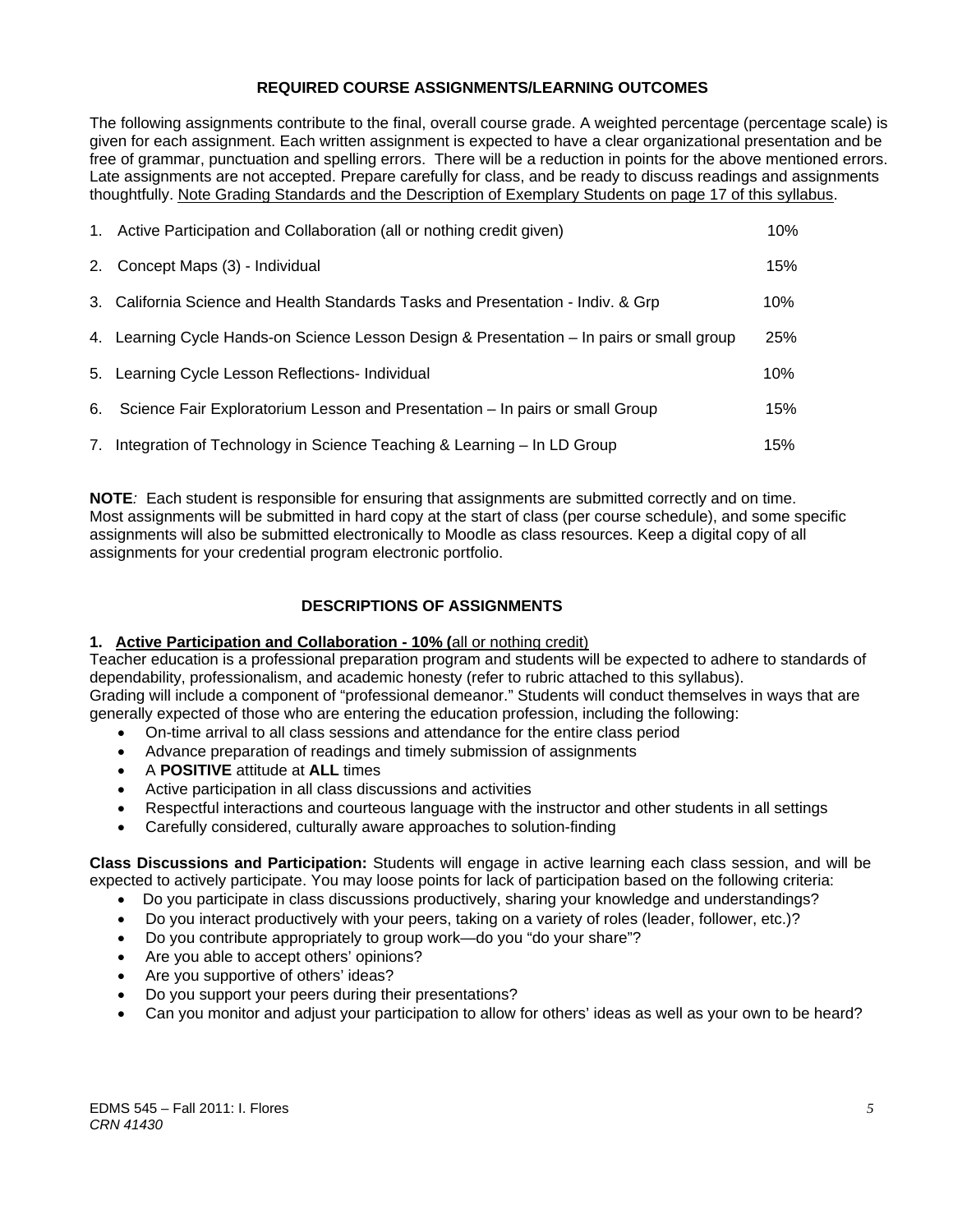# **2. Concept Maps (Individual) - 15%**

Each class session, you will be required to complete the assigned readings according to the Course Schedule located in this syllabus. You should read the chapters to develop an indepth understanding of the science content.

The assigned readings provide an important foundation for your increasing understanding of both science content and how to effectively teach science. To further aid you in remembering the readings and assist you with meaningful class participation, you are asked to respond to the reading assignments with concept maps. **You will be required to complete three (3) Concept Maps during the course (based on your choice of which three chapters from the assigned readings listed in the Course Schedule)**. Concept mapping skills and procedures will be taught in class (Session 2) and your concept maps must follow the protocols taught in class.

# **PLEASE CONSULT THE COURSE SCHEDULE OF TOPICS ON PAGES 16-17 OF THIS SYLLABUS FOR DUE DATES OF CONCEPT MAPS**

Concept maps will be due at the beginning of class time on the assigned dates. You will only receive credit points if concept maps are completed by the start of class on date indicated in the course schedule. You must use a Big Blue Book for both Concept Maps. Spiral paper inserted in Blue Books will not be accepted.

Both Concept Maps should include ALL major concepts discussed in **one** chapter. Do not include information from the investigations, only the science content. All concepts should be enclosed in an oval, with linking verbs connecting at least two ovals in a hierarchical manner.

Each concept map has a possible total of 9 points:

| $\mathcal{M}$ . The contract of the contract of the contract of the contract of the contract of the contract of the contract of the contract of the contract of the contract of the contract of the contract of the contract of th |  |
|------------------------------------------------------------------------------------------------------------------------------------------------------------------------------------------------------------------------------------|--|

e. Verbs or prepositions for linking words between concepts……………………………….. .2 points

For each Concept Map, (a) indicate on each page of your Large Blue Book the title of the Chapter you are outlining, and (b) write your name and date at the top of each page

#### **3. California Science Framework and Science Content Standards Activity - 10%**

 Purpose of the assignment: To read a portion of the California Science Framework and the Standards for an assigned grade level. You will write your individual response to the readings. Then you will work with your partner to prepare and do a presentation to the class. It is essential for you to do the reading and the write-ups BEFORE you meet with your partner.

# **Task I: Framework Summary Response: (Individual) – 5 pts**

- Read the first part of the California Science Framework, up to page 22. This includes Board Policy, the Introduction and Chapters One and Two.
- Think about the reading holistically.
- Type about a page, in your own words, that answers these questions: What were the most important ideas addressed in the reading? How does science teaching differ from instruction in other subjects? What are the most important elements of a strong science instructional program? Come to the next class session (#2) prepared to discuss the questions and turn in your answers. At least one full page of text is required. Provide a hard copy of Task I in your folder on session 2.

#### **Task II A: Grade level Science Content Standards Response: (Individual) – 10 pts**

 Using the standards for your chosen grade, pick a line item from physical science, life science, and Earth science. For each one, come up with a brief description of an activity that children in that grade can do that **also** addresses one of the Investigation and Experimentation standards for the grade. You should end up with three sections for science, each of which includes a content line (physical, life, or earth science), an Investigation and Experimentation line, and a 2-3 sentence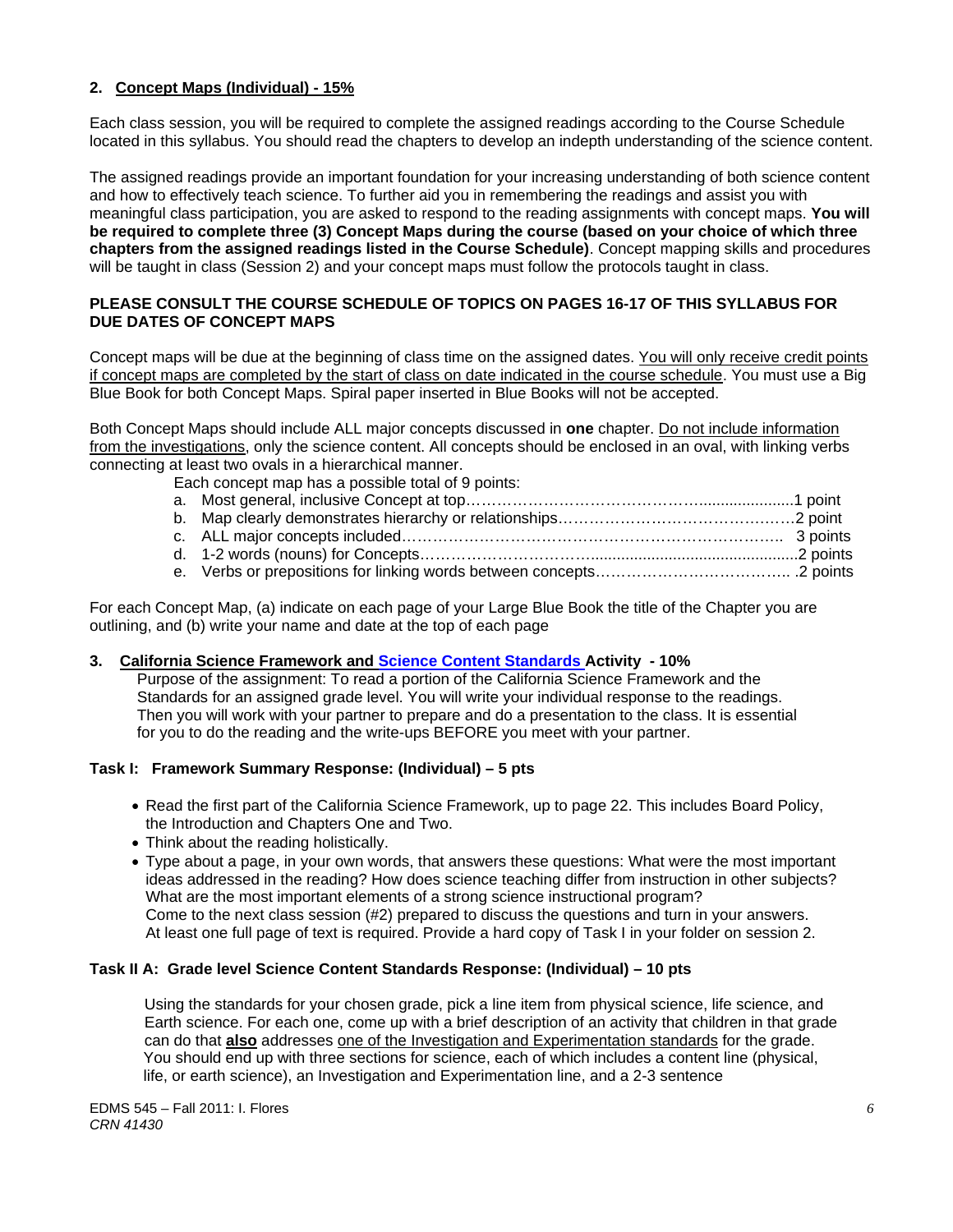description of an activity that combines the two. See example on page 8.

# **Task II B: Grade level Health Education Content Standards Response (Individual) – 5 pts**

Enhancing Behaviors; and Health Promotion. These 8 content standards are included in 6 Health Content Alcohol, Tobacco, and Other Drugs; Mental, Emotional, and Social Health; and Personal and The Health Education Content Standards for California Public Schools are categorized into 8 Health Content Standards: Essential Health Concepts; Analyzing Health Influences; Assessing Valid Health Info; Interpersonal Communication; Decision Making; Goal Setting; Practicing Health Areas: Nutrition and Physical Activity; Growth, Development & Sexual Health; Injury Prevention and Safety; Community Health.

For the same grade level assigned to you for Task II A, you will select one Health Content Standard under one of the Health Content Areas and write an activity that students in that grade level can do.

You should end up with one section for Health Education, which includes one Health Content area, one Health Content Standard, and a 2-3 sentence description of an activity that reflects both.

## **Hard Copy due date: Class session 2. Upload your Task II A AND Task II B (ONE document) to Moodle session 2.**

The complete write up for Tasks II A and II B should be no more than two pages. See page 8.

#### **Task II C: Health Education Journal Article**

journal article (accessed online or in hard copy) that would be of interest to your cohort for the purposes of You and your grade level standards group mates will **EACH** be responsible for accessing a health-related promoting healthy living and lifestyle choices in students. You will prepare a brief oral presentation that discusses the content of the health-related article and **will tie the topic of the article to a health content area(s) and a health education standard(s) in a specific grade level**. Each group member will be responsible for accessing his/her own article and presenting to the cohort on the date given by the course instructor in class. This is an individual task/assignment. Before your present, please write the name of the article, the health content area(s) and heath content standard(s) on the board that your article is addressing.

#### **Task III: Team preparation and presentation – (in class with your team)** – **10 pts**

 Get together with your team. Look at the activities that were collectively written up for Task II A. Choose one activity. Then…

- $\triangleright$  As a team, word process a lesson sketch/description for the activity (with a lesson title, science content and Investigation and Experimentation standards, learning objectives, an assessment plan, and a brief but detailed description of the activity). Make sure you quote the standards on which your lesson plan is based. Add group lesson sketch to group PPT below.
- $\triangleright$  As a team, come up with a brief overview of the Science Standards for your grade. Don't try to give us every single line of the standard. Summarize it in such a way that we see generally what students are supposed to learn in Physical, Earth, and Life Science and in Investigation and Experimentation in that grade—the Big ideas. On a PPT, list the competencies indicated in the Science Standards for your grade. Upload your group PPT to Moodle session 2.
- $\triangleright$  In 10 minutes or less, present your lesson plan sketch and science standards overview to the class. Be prepared to explain why your lesson activity represents really good science for kids.
- $\triangleright$  Each team member should also add to the group PPT his/her Health Content Standard/Health Content Area idea (i.e., Task II B)

 Your grade for this assignment will be based on the content and quality of your presentation, and on the level of collaboration with your team.

 Hard Copy of Lesson Sketch due date: Class session 2: Upload the group lesson sketch done for Task III and the group PPT to Moodle session 2.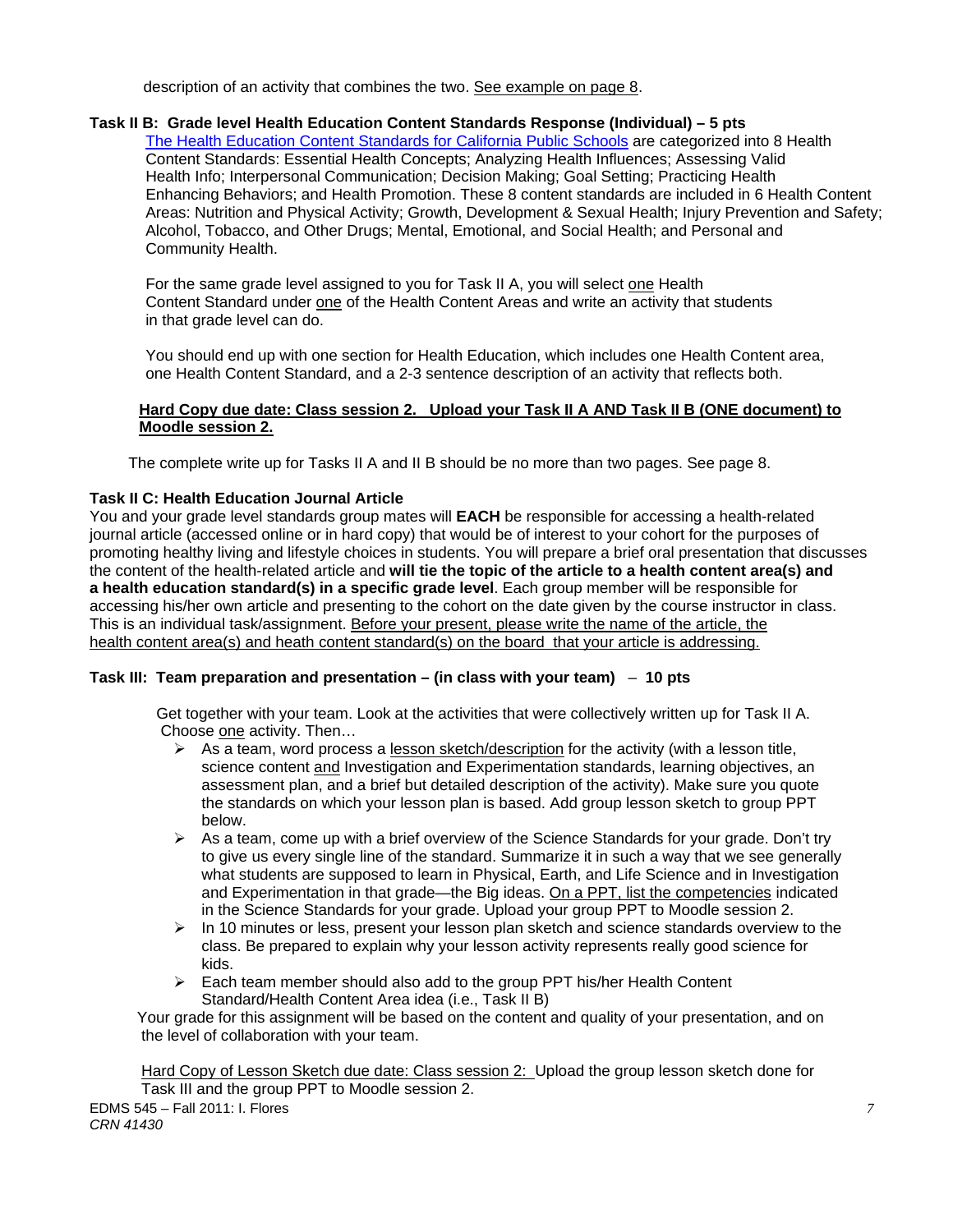#### **Sample Response to Assignment Tasks II A and II B**.

#### **Grade Four**

Physical Science

1b. Students know how to build a simple compass and use it to detect magnetic effects, including the Earth's magnetic field

Investigation and Experimentation

6f. Follow a set of written instructions for a scientific investigation.

#### Activity

Following directions from the Internet, the students will work in partner pairs to build compasses, using paper cups, thread, a needle and a magnet. They will observe and record the action of the compass indoors and outdoors, and in proximity to various objects.

#### Life Science

2c. Students know decomposers; including many fungi, insects, and microorganisms, recycle matter from dead plants and animals.

Investigation and Experimentation

6c. Formulate and justify predictions based on cause-and-effect relationships.

Activity

 the progress of the mold in various circumstances (if the bread is left in the open air, if the bread is in a The students will predict the growth of mold on bread that has no preservatives. They will observe and record closed sandwich bag, etc.)

#### Earth Science

5c. Students know moving water erodes landforms, reshaping the land by taking it away from some places and depositing it as pebbles, sand, silt, and mud in other places (weathering, transport, and deposition).

#### Investigation and Experimentation

6b. Measure and estimate the weight, length, or volume of objects.

Activity

In groups of four, students will create landforms (using common dirt) on cookie sheets. They will add measured amounts of water to their landforms, and will collect and measure the dirt that runs off.

#### Health Content Area: Nutrition and Physical Activity

Health Content Standard 1.8.N - Identify ways to increase and monitor physical activity*.* 

Activity

In pairs, students will take turns in a jump rope activity. Starting with 5 jumps and increasing the jumps by 5, they will observe and record the maximum number of jumps that their partner can comfortably complete.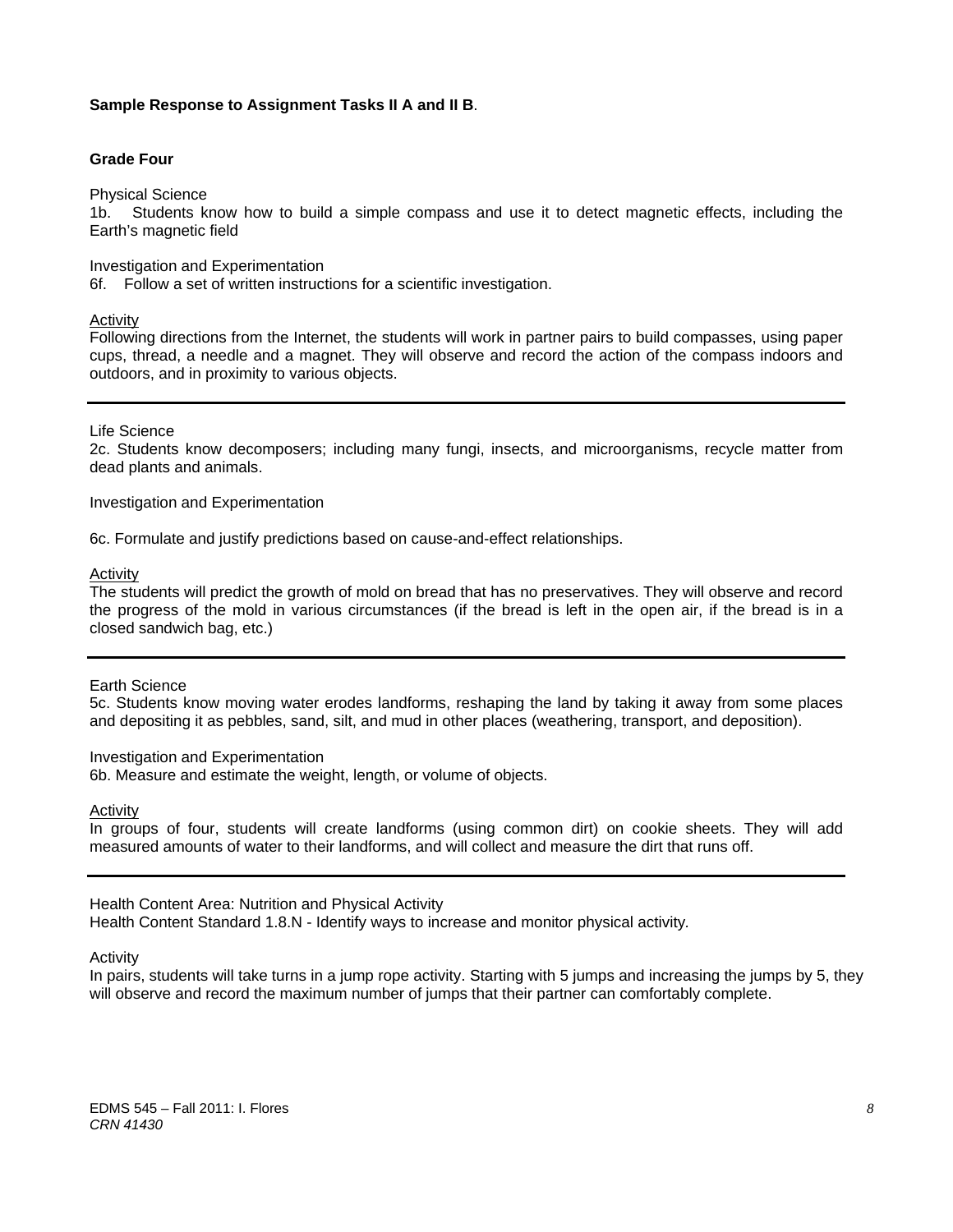#### **4. Learning Cycle Hands-on Science Lesson Plan & Presentation - 25%**

(Due on assigned day for the lesson per course schedule)

 Purpose: To develop and teach a particular kind of a science inquiry lesson that teaches both science thought processes and science content.

 Students will lead hands-on science lessons during class. The lessons should (a) model inquiry teaching and learning (b) be based on strong essential questions, (c) be content-understandable, and (d) be based on the CA Science Content Standards. *Differentiated strategies for English language learners, students with special needs and GATE students as well as technology integration are required components of this assignment.*

 You will work in groups of 2 or 3 (partners TBD in class) to lead a science lesson based on the Learning Cycle Model of Instruction. You will prepare and teach this lesson to your classmates. Each team will be assigned a specific science topic for which you will plan and teach the lesson. This topic will determine the grade level and California Science Standard your team lesson design will cover. Use activities from the textbook, Internet sites or other science resources. The team should teach the lesson as you would to elementary school students. Your classmates will not role-play elementary students, but will learn the science content and how to teach it. Treat your classmates as teachers, not elementary students. Each team will be allocated a maximum of 35 minutes of class time to teach their lesson.

 The lessons should follow the **Learning Cycle** Instructional Model (make sure that you include and explain all 3 stages in sufficient detail so that there is no doubt about how to plan and conduct your science lesson), must include hands-on activities, and should emphasize specific science concepts. The Exploration and Application phases of the Learning Cycle require different hands-on science activities using manipulatives. Before the lesson, write the essential questions about the lesson on the board (or project from your required PPT described below) for students to consider during the lesson. These questions should be **higher level questions** (application, analysis, synthesis or evaluation level) according to Bloom's Taxonomy.

**Begin Exploration with students making predictions/answering questions or accomplishing challenges**. Hands-on activities are NOT reading or completing worksheets (though they may require students to read something or complete lab observation sheets). You should take the activities "off of paper" and require students to use the science process skills with science manipulatives. **You need to know and demonstrate the stages of the Learning Cycle, or you will not be given credit for your lesson.**

 Be sure you understand the concepts you are emphasizing, and that you can explain them. The lessons should be developmentally appropriate for K-6, and should follow the NSTA Safety Guidelines. Your lesson plan should also identify and explain strategies for English language learners and adaptations for both students with special needs and for GATE students.

**Prepare a PowerPoint Presentation** to use in your lesson that is a strong overview of all your lesson design components. Include: Lesson title, grade level, content area and subject matter, state science standards, objectives, definitions of important science concepts in the lesson, essential questions, learning cycle phases, a briefly detailed explanation of the science content, assessment plan and criteria, accommodations/adaptations for ELs, GATE, SPED, and 3 everyday applications. Additionally, include a list of at least 3 interactive web sites (with short descriptions) that address the science topic and concepts through simulations, graphics and movies. You should have links to these web sites and show examples during the lesson. **Bring children's literature reflecting science concepts relating to your lesson topic to showcase.** 

#### Science Lesson Plan Document

- Prepare a comprehensive document that includes the information under Lesson Design Format (see pages 10-12 of this syllabus), making sure you include:
	- o Your names at the top
	- o All components in the Lesson Design Format
	- o References and other required information at the end of the lesson plan.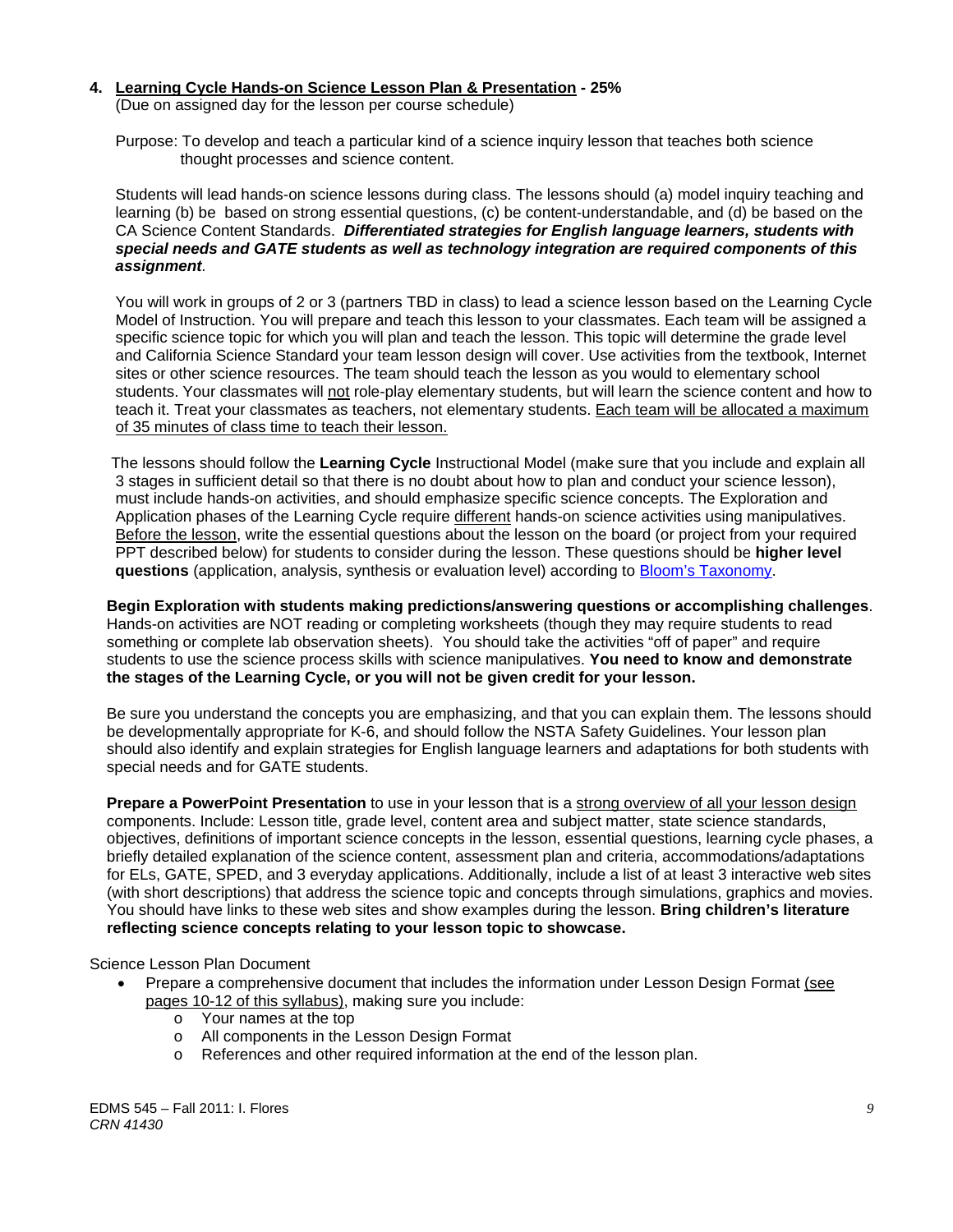**On the day of your lesson presentation, please begin the lesson by turning in 1 hard copy of your lesson plan and data sheets to me. NOTE: Please provide the lesson plan and data sheets in stapled form unstapled lesson plans will not be accepted.** 

**You should also give me copies for each team member of the Lesson Plan Rubric available in the "Science Assignments Rubrics" folder of the course Moodle site.** 

# **Lesson Plan Elements**

**Lesson Title**: *What is the title of your lesson?* 

**Grade Level**: *What is the grade level of your lesson?* 

**Content Area**: *Example: Life Science, Physical Science or Earth Science* 

**Subject Matter**: *Example: Heat Transfer, Plant Reproduction, The Digestive System, etc* 

**Time period for the learning experience**: *How long will the lesson be?* 

**California Science Content Standards**: *Include at least 1 science area (life science, physical science, or earth science) standard AND 1 Investigation/Experimentation standard.* 

**Lesson objective(s) based on the content standards**: What do you want students to be able to do? Write in complete sentences. Use an action verb and explain how students will demonstrate their new knowledge and understanding. Example: "The student will demonstrate understanding of \_\_\_\_\_\_\_\_\_\_\_\_." Or, "The student will be able to \_\_\_\_\_\_\_\_\_\_\_\_

**Science Concept(s):** What Big Idea(s) are you trying to teach? Do NOT say "The students will \_\_\_\_." (That is an objective, not a concept.) *Example: Electricity is a form of energy generated by the flow of electrons through a conducting substance.* 

 **Essential Questions**: List at least two essential questions specific to the concept that you want students to be able answer during the lesson. What is it that students should be able to answer by having successfully participated in your lesson? These are based on the BIG Ideas (tied to the learning objectives) of your lesson to focus student learning and should be high order questions (see Bloom's Taxonomy).

> *Examples: How does sound travel? (Also: Explain how sound travels.) How is frequency related to the volume of a sound? How can you prove that air is a real substance that occupies space?*

**Class Description -** For the purpose of this assignment, the class description must include English Language Learners, Special Education Students and GATE students

> *Type of class (self contained, subject specific), time of year, general background of students learning in relationship to new learning (challenges and prior learning)*

*English Learners: Special education: GATE Students/Advanced Learners/Accelerated Learners Remaining students:*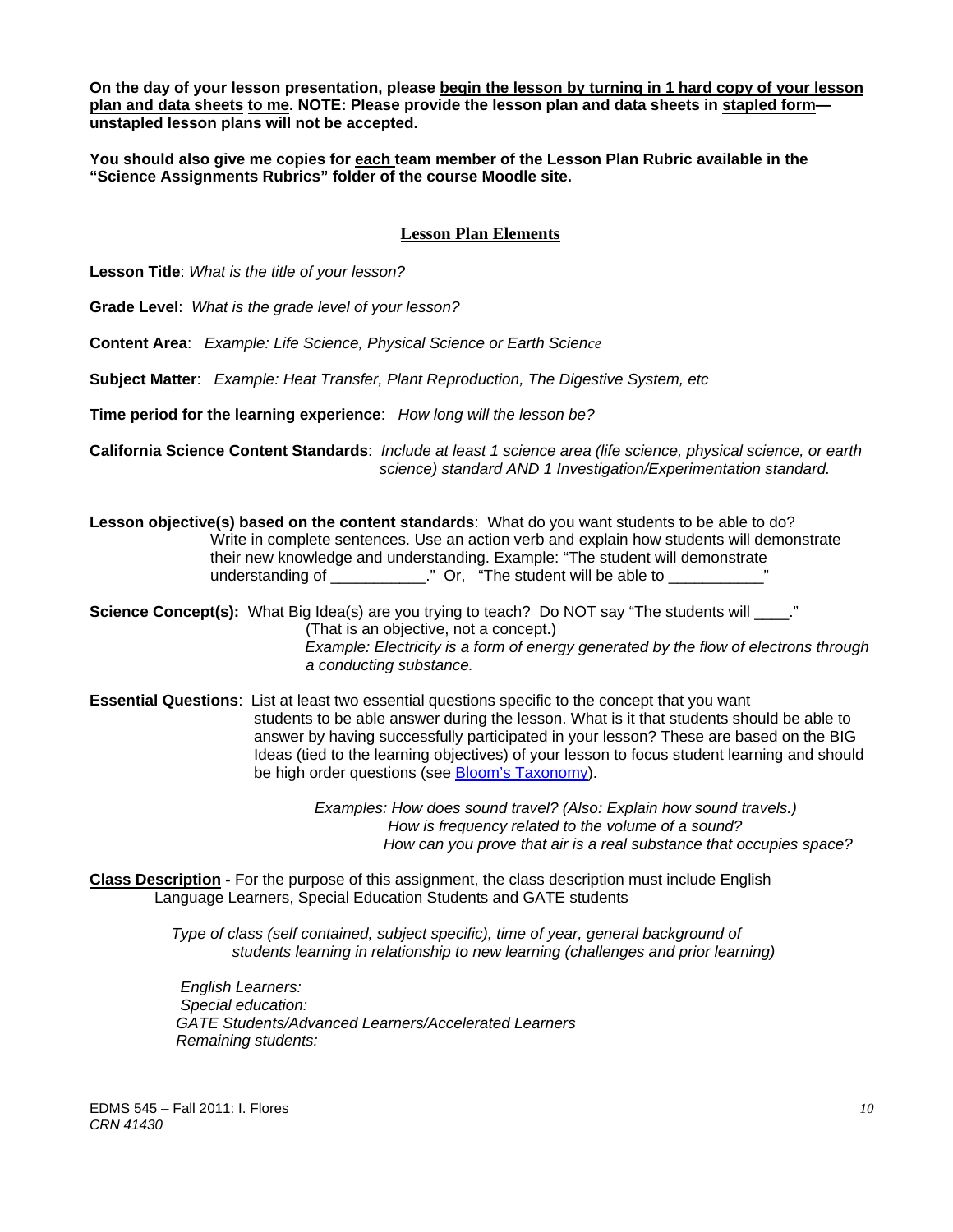## **Developmental needs of the students at this age**

*Learning needs and developmental, age-appropriate skills needed by your students based on grade level.* 

**Student Groupings**: *How will you group students for instruction?* 

**Materials/Resources/Technology:** *What does the teacher need? What do the students need?* 

## **Assessment Plan**

**Note:** Goals/objectives that will be assessed are based on the content standards and are tied to the Big Ideas (concepts) in your lesson.

 *Types of assessment: Prior knowledge (pre assessment), Formative (progress monitoring), Summative (final product)* 

 *Description and Purpose of each Assessment Category* 

 *Feedback strategies: How students will be informed of specific successes and challenges?* 

*. Description and Purpose of Differentiated/Adapted Assessment Methods for ALL the following:* 

- *English Learners*
- *Learners with Special Needs* 
	- *Learning Disability*
	- *Physical Disability*
- *GATE Students/Advanced Learners/Accelerated Learners*

 *How assessment results will be used to inform instruction:* 

#### **Criteria for Assessment**

 *succeeded?* **NOTE:** Criteria are based on the science content standards and the learning goals/objectives in *What criteria will you use to grade the assessment? How will you know if a student has successfully completed the assessment and accomplished the learning goals? What will they do to show you they have*  your lesson plan.

#### **Lesson Procedures/ Instructional Strategies**

what the students will do. Explain the procedures thoroughly for each phase of the Learning Cycle. Include what the teacher will do and

**Engagement:** How will you focus/motivate students during this anticipatory set?

#### **The Learning Cycle:**

- a) **Exploration:** (Begin with students making predictions; then have a hands-on SCIENCE activity.)
- b) **Concept Invention** (Make sure students share and discuss data and ideas in the first part of this stage):
	- 1. Students share their ideas, data, knowledge and questions gathered from Exploration phase.
	- 2. Teacher introduces students to new terms, new information and provides further explanations of science concepts.
- c) **Concept Application** (Should be a 2<sup>nd</sup> hands-on SCIENCE activity that extends students' thinking and learning from the two previous phases.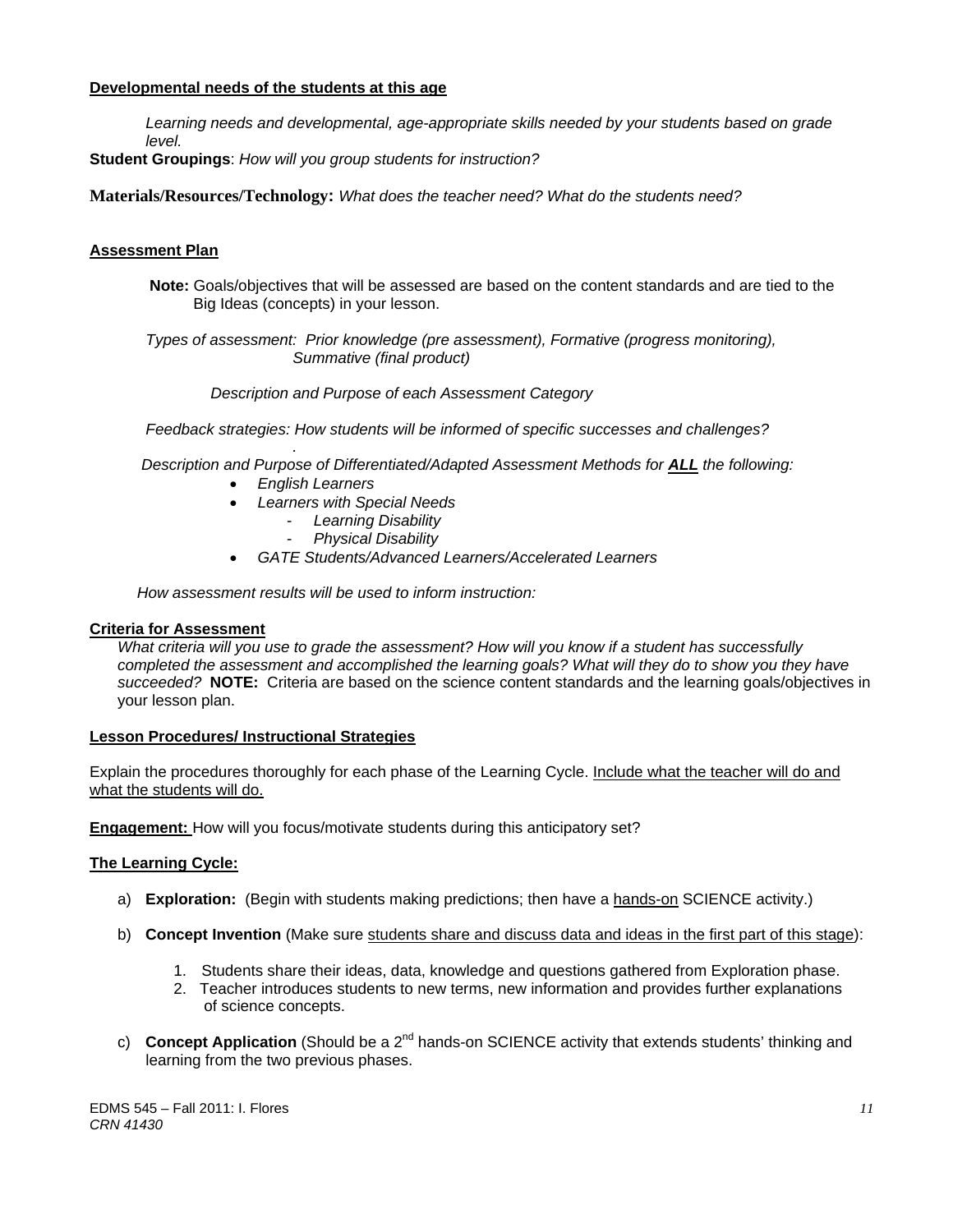#### **Differentiation and/or accommodation of instructional strategies and activities for EACH of these student populations (one student per focus population) described in your lesson plan:**

Instructional Adaptations and/or Accommodations (3) for ELL students:

- $\bullet$
- $\bullet$
- $\bullet$  $\bullet$

Instructional Adaptations and/or Accommodations (3) for students with special needs (SPED):

- $\bullet$
- $\bullet$
- $\bullet$  $\bullet$

Instructional Adaptations and/or Accommodations (3) for GATE students

- $\bullet$
- $\bullet$
- $\bullet$
- $\bullet$

# **Also include at the end of the Lesson Plan document:**

#### **Science Content Background:** 1-2 pgs minimum summary of the **science content background** that **teachers** need to know to effectively teach the lesson (goes beyond lesson content knowledge a teacher needs to know).

**Web Sites**: At least 3 interactive relevant (K-8) science web sites with descriptions

# Three (3) Applications to everyday life and explanations

# Two (2) examples of children's literature on your science topic- BRING BOOKS TO CLASS IF POSSIBLE

**References:** Title, author, publisher, year of all resources consulted for lesson plan concepts/ideas/activities.

#### **For your lesson plan presentation:**

In addition to presenting your lesson to your cohorts, your group should be prepared to present a strong overview of your lesson plan using PowerPoint (given after your lesson presentation). For an exemplar of what elements your PPT should contain, a model will be provided on the "Course Resources and Documents " folder on the home page of Moodle (**refer to page 9 of this syllabus for what your PPT should contain**).

**5. REFLECTIONS:** All discussion points should relate to lesson learning goal(s/objectives) and Big Ideas

# **Due the Class Session after Your Lesson Presentation – 10% total (10 pts each)**

# **A. Reflection on the Instructional Strategies of the Hands-on Learning Cycle Lesson Plan: 5%**

After teaching the lesson in class to your cohorts, <u>each</u> team member should write an individual reflection (and turn it in at the <u>next</u> class session) addressing the following prompts:

content and student development?  *Why were the instructional strategies, student activities, and resources appropriate for this class based on* 

*content and student development? How did they address the developmental needs of these students?*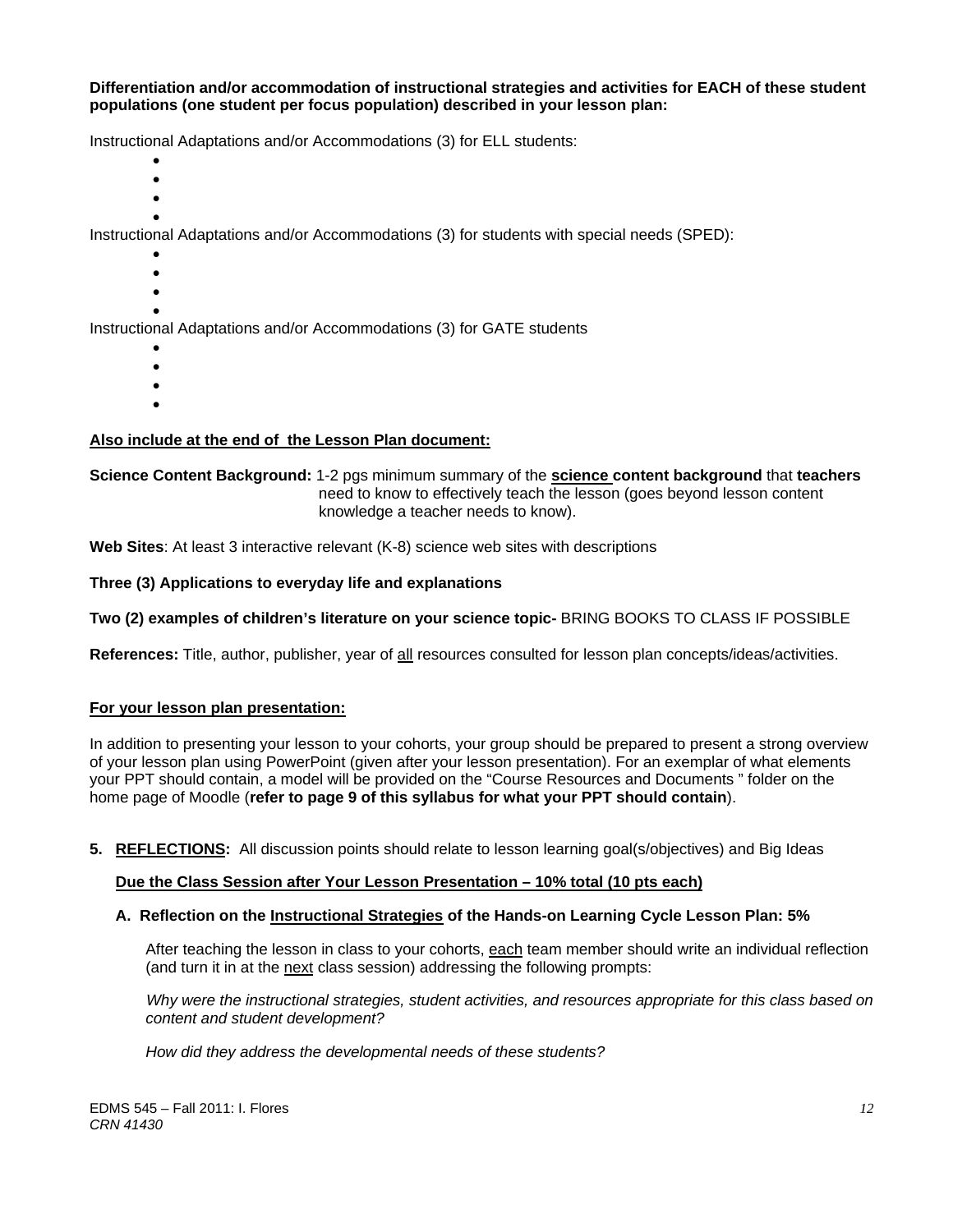standards for students in this content area?  *How did they help the students make progress toward achieving the state adopted academic content* 

*standards for students in this content area? How were students able to understand & make connections between lesson content and the outside world?* 

*What are strengths and weaknesses in your instructional strategies, student activities and resources?* 

 *What are possible recommendations for improvement?* 

#### **B. Reflection on the Assessment Methods of the Hands-on Learning Cycle Lesson Plan***: 5%*

After teaching the lesson in class to your cohorts, each team member should write an individual reflection (and turn it in at the next class session) addressing the following prompts:

- 1. Strengths and weaknesses in your general assessment methods: Prior knowledge (pre assessment)  *Formative (progress monitoring), Summative (final product)*
- *2. Strengths and weaknesses in your differentiated/adapted assessment methods: English Learners, Special Needs, GATE Students/Advanced Learners/Accelerated Learners*
- *3. Describe an alternative assessment based on the potential gaps in the students' learning.*

#### **6. Science Exploratorium Lesson Plan & Presentation** (In pairs) – **15%**

*.*

Develop an inquiry activity that uses a discrepant event appropriate for elementary students. You will work in groups as assigned in class.

You will prepare a hands-on science lesson and poster about a discrepant event that leads to a science concept. You will present the lesson at an Elementary School Science Fair Exploratorium. The audience will be K-6 grade students at an elementary school to be identified later in the semester. Be sure you understand the concept(s) you are emphasizing, and that you can explain it. The activity should be developmentally appropriate, and should follow the NSTA Safety Guidelines. Prior to teaching the lesson, turn it in to your instructor for review. After teaching the lesson, turn in a copy of your Reflection. The activity should include hands-on tasks and should emphasize particular science concepts. The activity should allow students to explore, and then you will explain the concept behind the activity. Make sure you have a concept application activity(different than that used in the exploration activity) in case there is time available for students.

On the day of the fair, you will do the activity repeatedly (about 10 times) to teams of about 7 students.

#### **Type up an abbreviated group Lesson Plan (due a week before the Science Fair Exploratorium) with your names at the top and REFERENCES at the end of the lesson plan.**

- 1. Lesson title Create a "catchy" title that will attract and motivate students to engage in your activities.
- 2. Grade level
- 3. Content Area & Subject Matter
- 4. Science Concept(s) you are teaching. Write it out in a complete sentence(s). Do not say, "The students will \_\_\_\_." (That is an objective, not a science concept.)
- 5. Essential Questions (ensure high order questions!)
- 6. 1-3 Learning (Behavioral) Objectives: The student will be able to \_\_\_\_\_\_\_\_\_\_ or, The SWDUO\_
- 7. California Science Content Standards addressed (both science content and I/E standards)
- 8. Materials and Resources (what the teacher needs; what the students need)
- 9. Exploration Activity
- 10. Concept Invention
- 11. Concept Application Activity
- 12. **The Reflection** (individual work and due the following class session) answering the following questions: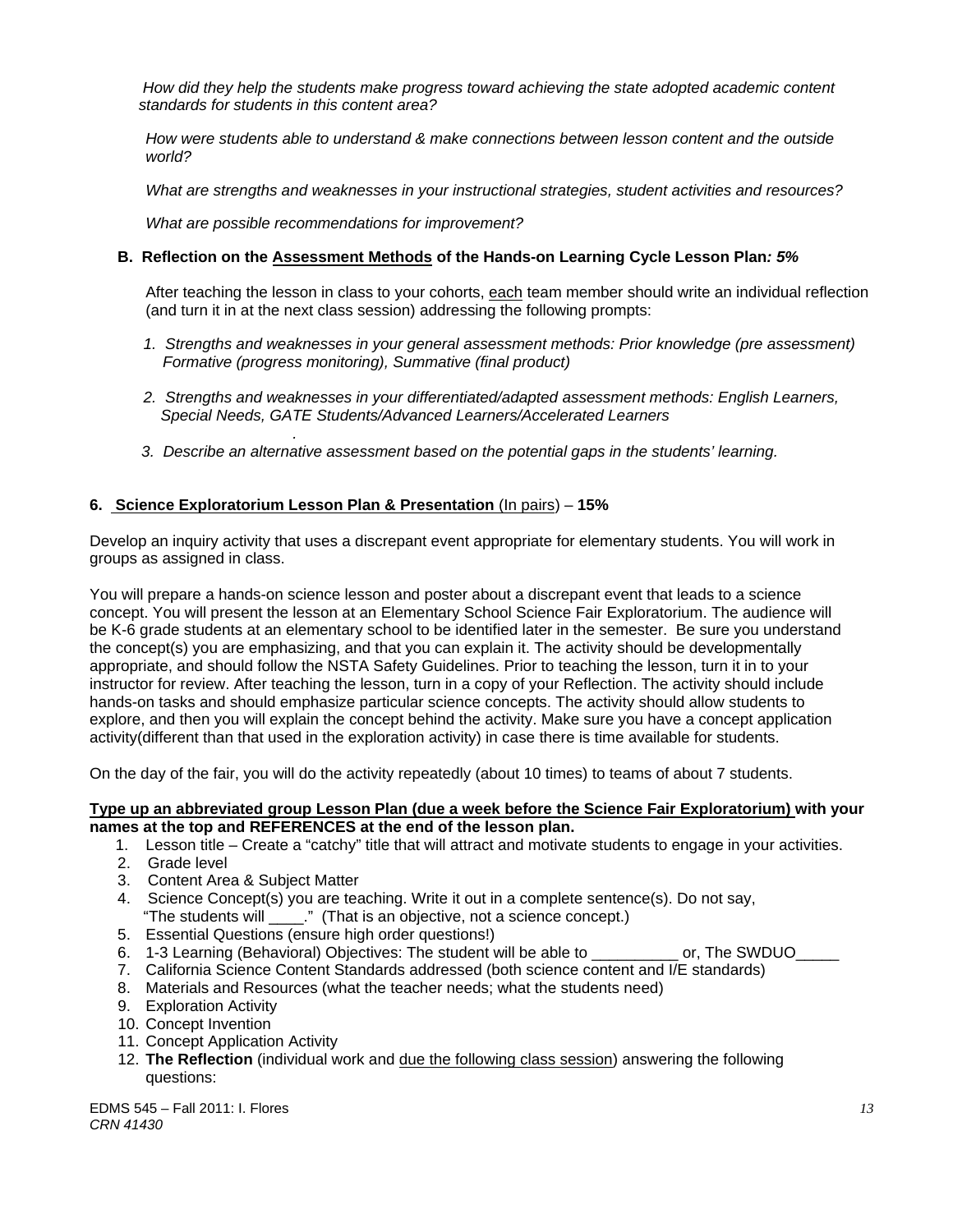- a. How did the children respond? (What did they say and do?)
- a. How do the children's actions and responses demonstrate their level of understanding?
- b. How did you (or can you) improve upon your lesson to facilitate understanding?

# **7. Integration of Technology in Science Teaching and Learning – 15%**

 Purpose of the Assignment: Technology provides unique approaches and resources for teaching and learning in science. In this assignment, you will apply your understanding of educational technology to a specific science lesson. Based on the ISTE National Education Technology Standards for Teachers (NETS•T) and National Education Technology Standards for Students (NETS•S), you will work with a social network program that will allow you to create an interactive, multimedia online science teaching experience for your students. Assignment guidelines and instructions will be posted on the Moodle site for this course, and you will receive specific instruction on using the multimedia tool for this project. Although you will create a project for this assignment, an overarching objective of the assignment is for you to learn how to use the technology so that you can teach students how to use the technology to ultimately create their own projects based on the technology that you will learn and use in relation to science concepts and topics.

# **RESOURCES LIST THAT CAN HELP IN YOUR LEARNING OF SCIENCE CONTENT AND METHODS**

# **JOURNALS**

Science Science Scope Physics Teacher<br>Science and Children The Science Teacher Journal of Chemic

The Science Teacher **Interpreter Science Teacher** Journal of Chemical Education Science Education School Science and Math Innovations in Science & Technology Education Science News American Biology Teacher Journal of Research in Science Teaching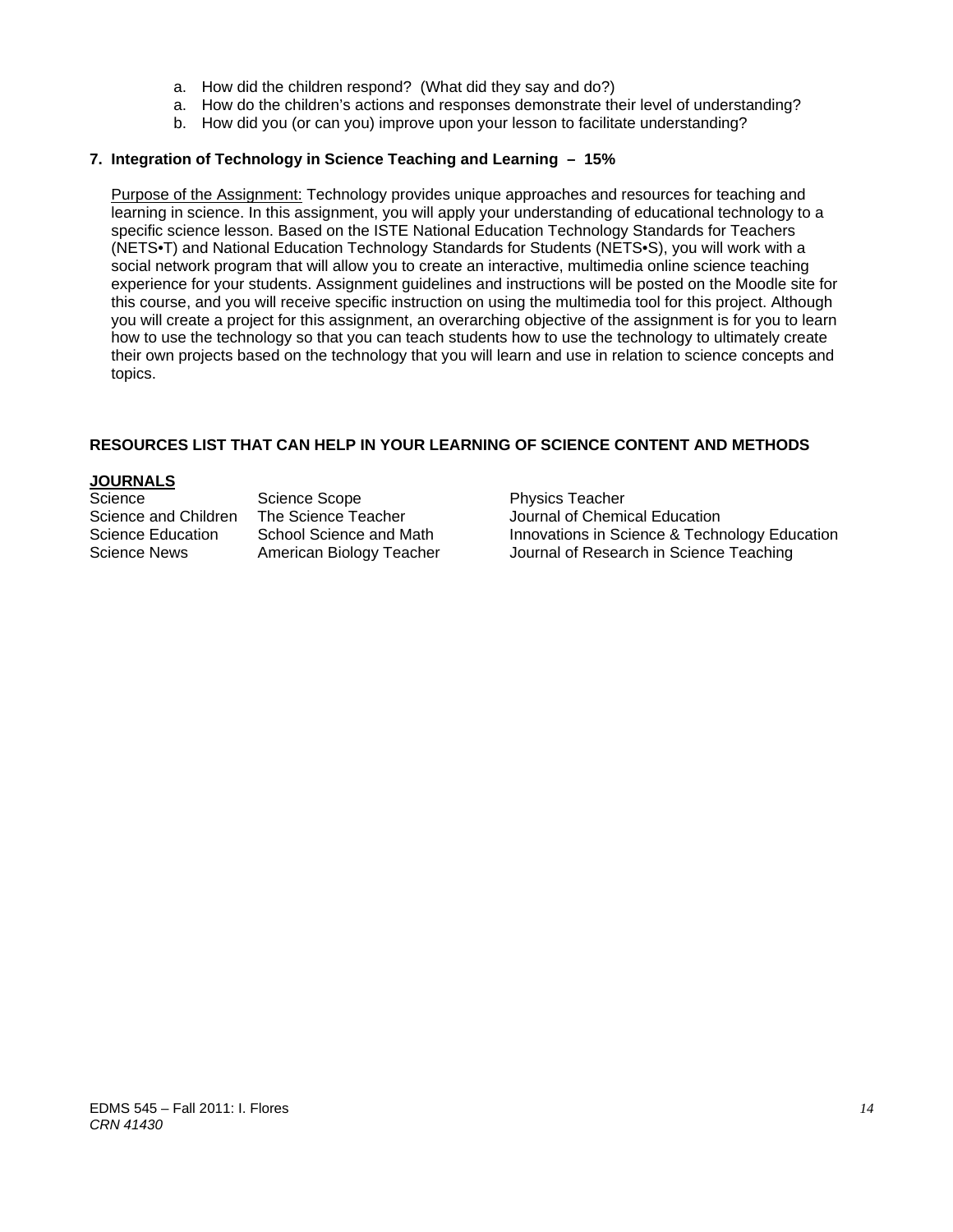| <b>Date</b> | <b>Course Topics &amp; Activities</b>                | 10111111000000177<br><b>Readings &amp; Work Due</b>    |  |  |
|-------------|------------------------------------------------------|--------------------------------------------------------|--|--|
|             |                                                      |                                                        |  |  |
| Session     | $\sim$ Course Overview/Syllabus Review               | Bring course syllabus to class                         |  |  |
| 1           |                                                      |                                                        |  |  |
|             | ~ The Nature of Science                              | Bring course text to class                             |  |  |
| 8/31/11     |                                                      | - Read Chapters 1 and 2, 3 of Teaching Science to      |  |  |
|             | ~ CA Science Content Standards & Frameworks          | Children as a framework for course concepts &          |  |  |
|             |                                                      | skills                                                 |  |  |
|             | ~ Framework and Standards Task I, II, III            |                                                        |  |  |
|             | explained                                            | - Bring Science Content Standards (K-8) to all         |  |  |
|             | Framework & Standards groups formation               | classes.                                               |  |  |
|             |                                                      |                                                        |  |  |
|             |                                                      |                                                        |  |  |
|             | ~ Hands-on Learning Cycle Science Lesson Plan        | - Read CA Science Framework: pgs 1-22 for              |  |  |
|             | groups sign-ups                                      | Framework & Standards: Task I due next week.           |  |  |
|             |                                                      |                                                        |  |  |
|             | ~ A Private Universe (tentative)                     | - Read Learning Cycle Handout on Moodle                |  |  |
|             |                                                      | and bring a copy to next class                         |  |  |
| Session     | <b>FOCUS: Sequencing Instruction to Support</b>      |                                                        |  |  |
| 2           | <b>Learning Outcomes</b>                             | - Bring Science Content Standards (K-8) to all         |  |  |
|             |                                                      | classes.                                               |  |  |
| 9/07/11     | $\sim$ Overarching themes students should learn in   |                                                        |  |  |
|             |                                                      |                                                        |  |  |
|             | Science: Big ideas in Science Teaching/Learning      | - Read Chapter 4, 5 or 6 of Teaching Science           |  |  |
|             |                                                      | to Children                                            |  |  |
|             | ~ Lesson Planning: Using The Learning Cycle to       |                                                        |  |  |
|             | teach science as inquiry.                            |                                                        |  |  |
|             |                                                      | <b>DUE: Framework and Standards Task I</b>             |  |  |
|             | How do we make decisions about what to teach         | (individual)                                           |  |  |
|             | and the best strategies/processes to teach it?       |                                                        |  |  |
|             |                                                      | Due: Framework & Standards Task II A & II B            |  |  |
|             | What teaching strategies ensure participation of     | (Individual). Post to Moodle                           |  |  |
|             | ALL students?                                        |                                                        |  |  |
|             |                                                      |                                                        |  |  |
|             |                                                      |                                                        |  |  |
|             | <b>Writing Essential Questions</b>                   | Framework and Standards Task III &                     |  |  |
|             |                                                      | presentations due (team). Post group Lesson            |  |  |
|             | Writing Learning Objectives to support               | Sketch and group PPT to Moodle - (one group            |  |  |
|             | assessment in science                                | member posts for team)                                 |  |  |
|             |                                                      |                                                        |  |  |
|             | $\sim$ Instructor-led learning cycle lesson          |                                                        |  |  |
|             |                                                      | <b>View Disability Video</b>                           |  |  |
|             | ~ Hands-on Learning Cycle Lesson Plan group          | http://www.washington.edu/doit/Video/winequ.html       |  |  |
|             | formation (if not done in session 1)                 |                                                        |  |  |
|             |                                                      |                                                        |  |  |
|             | ~ Concept maps and science content                   |                                                        |  |  |
|             |                                                      |                                                        |  |  |
|             |                                                      |                                                        |  |  |
|             | ~ Complete work on Framework & Standards             |                                                        |  |  |
|             | <b>Task III (with team) and Presentations</b>        |                                                        |  |  |
| Session     | <b>FOCUS</b> on Assessment: What are the best        |                                                        |  |  |
| 3           | indicators to assess that students have learned      | - Read Chapter 7, 8 or 9 of Teaching Science           |  |  |
|             | and understood the intended outcomes?                | to Children                                            |  |  |
| 9/14/11     |                                                      |                                                        |  |  |
|             | Making Science Content Accessible to ALL             | $-*$ <sup>*</sup> Concept Map #1 due in BBB on one of: |  |  |
|             | students: Strategies to ensure participation of      | Ch 7, 8 or 9: EVERYONE                                 |  |  |
|             | ALL students                                         |                                                        |  |  |
|             | $\sim$ Adapting science curriculum for children with | <b>Health Education Standards-related Journal</b>      |  |  |
|             |                                                      |                                                        |  |  |
|             | special needs                                        | Article presentation due according to grade-level      |  |  |
|             | ~ Instructor-led learning cycle lesson:              | standards group. Grade level standard(s) is your       |  |  |
|             | <b>Inquiry Processes in Science</b>                  | choice for the article only.                           |  |  |

# **EDMS 545 Tentative Course Schedule: Fall 2011 (Wednesday)**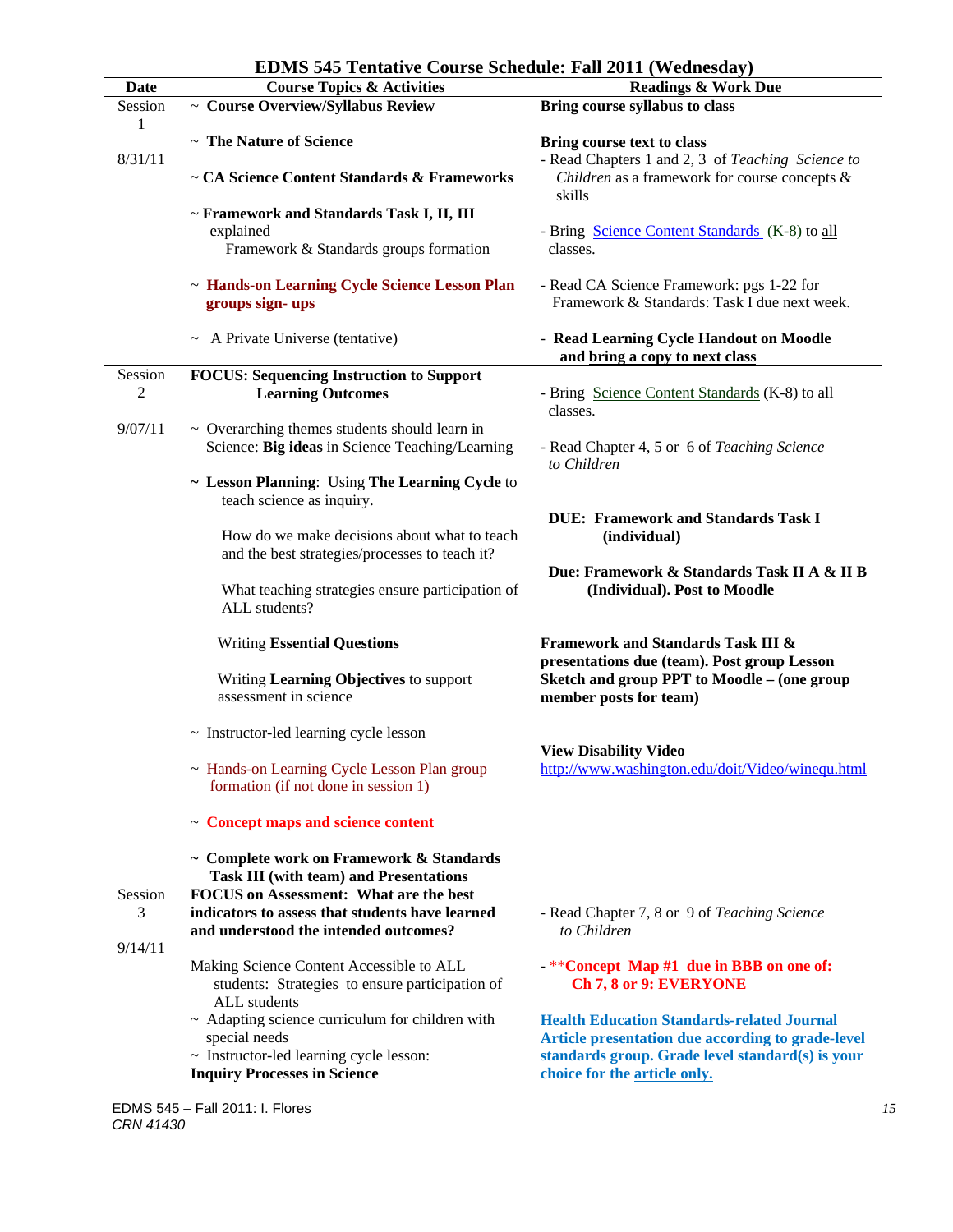|                           | Science process skills & scientific attitudes      |                                                                                   |
|---------------------------|----------------------------------------------------|-----------------------------------------------------------------------------------|
|                           |                                                    |                                                                                   |
|                           | ~ Safety guidelines for the science classroom      |                                                                                   |
|                           | ~ National Science Education Standards             |                                                                                   |
|                           | <b>Learning Cycle Lesson Plan--in class work</b>   |                                                                                   |
| Session<br>$\overline{4}$ | $\sim$ Teaching Science to English Learners        | - Read Chapter 10, 11, or 12 of Teaching Science<br>to Children                   |
|                           | $\sim$ Developing Science WebQuests and Technology |                                                                                   |
| 9/21/11                   | Resources for Science Teaching and Learning        | **Concept Map #2 Due In BBB on one of:<br><b>Ch. 10, 11, or 12: EVERYONE</b>      |
|                           | $\sim$ Instructor-led learning cycle lesson        | <b>***Learning Cycle Lesson Presentations:</b>                                    |
|                           | Science kits<br>$\tilde{\phantom{a}}$              | Teams 1, 2 & 3. Post to Moodle-one<br>posting per team. Post data sheets as well. |
|                           |                                                    | <b>Health Education Standards-related Journal</b>                                 |
|                           |                                                    | Article presentation due according to grade-level                                 |
|                           |                                                    | standards group. Grade level stand = your choice                                  |
| Session<br>5              | $\sim$ Integrating writing into science activities | - Read Chapter 14, 15, or 16 of Teaching Science<br>to Children                   |
|                           | ~ Instructor-led learning cycle lesson             |                                                                                   |
| 9/28/11                   |                                                    | - ** Concept Map due in BBB on one of: Ch. 14,                                    |
|                           | ~ Science Fairs/Exploratorium and the Inquiry      | 15, or 16: OPTION FOR CM #3                                                       |
|                           | <b>Model</b>                                       |                                                                                   |
|                           |                                                    | <b>***Learning Cycle Lesson Presentations:</b>                                    |
|                           |                                                    | Teams 4, 5, & 6. Post to Moodle--one                                              |
|                           |                                                    | posting per team. Post data sheets as well.                                       |
|                           |                                                    | <b>Health Education Standards-related Journal</b>                                 |
|                           |                                                    | Article presentation due according to grade-level                                 |
|                           |                                                    | standards group. Grade level stand = your choice                                  |
| Session                   |                                                    | - Read Chapter 17, 18 or 19 of Teaching Science                                   |
| 6                         | $\sim$ Instructor-led learning cycle lesson        | to Children                                                                       |
| 10/05/11                  |                                                    | ** Concept Map due in BBB on one of Ch. 17,                                       |
|                           |                                                    | 18, or 19: OPTION FOR CM #3                                                       |
|                           | <b>Work to complete Science Exploratorium LP</b>   |                                                                                   |
|                           |                                                    | <b>*** Learning Cycle Lesson Presentations:</b>                                   |
|                           |                                                    | Teams 7, 8, & 9. Post to Moodle-one                                               |
|                           |                                                    | posting per team. Post data sheets as well.                                       |
| Session                   | ~ Science Fair Exploratorium Presentations at      | <b>Post Science Exploratorium LP to Moodle-one</b>                                |
| 7                         | <b>Elementary school site - Grade 5</b>            | per team                                                                          |
|                           | (School and time TBD)                              |                                                                                   |
| 10/12/11                  |                                                    | <b>Science Exploratorium LPs due in folders</b>                                   |
|                           |                                                    | Please ensure that your team lesson plan AND                                      |
|                           |                                                    | data sheets are posted to the appropriate link in                                 |
|                           |                                                    | Moodle.                                                                           |
| Session                   | Integration of Technology Plan assignment due      | Please ensure that your team Integration of                                       |
| 8                         | Integration of Technology presentations            | Technology Plan is posted to the appropriate link                                 |
| 10/19/11                  | $\sim$ Course Wrap-Up                              | in Moodle                                                                         |

 *schedule. \*\*\*BBB = Big Blue Book \*\* Choose three Concept Maps to submit according to the assigned dates for text readings chapters in course* 

**NOTE: While this syllabus is carefully planned, it may be modified or adjusted at any time in response to the learning needs of the class.**